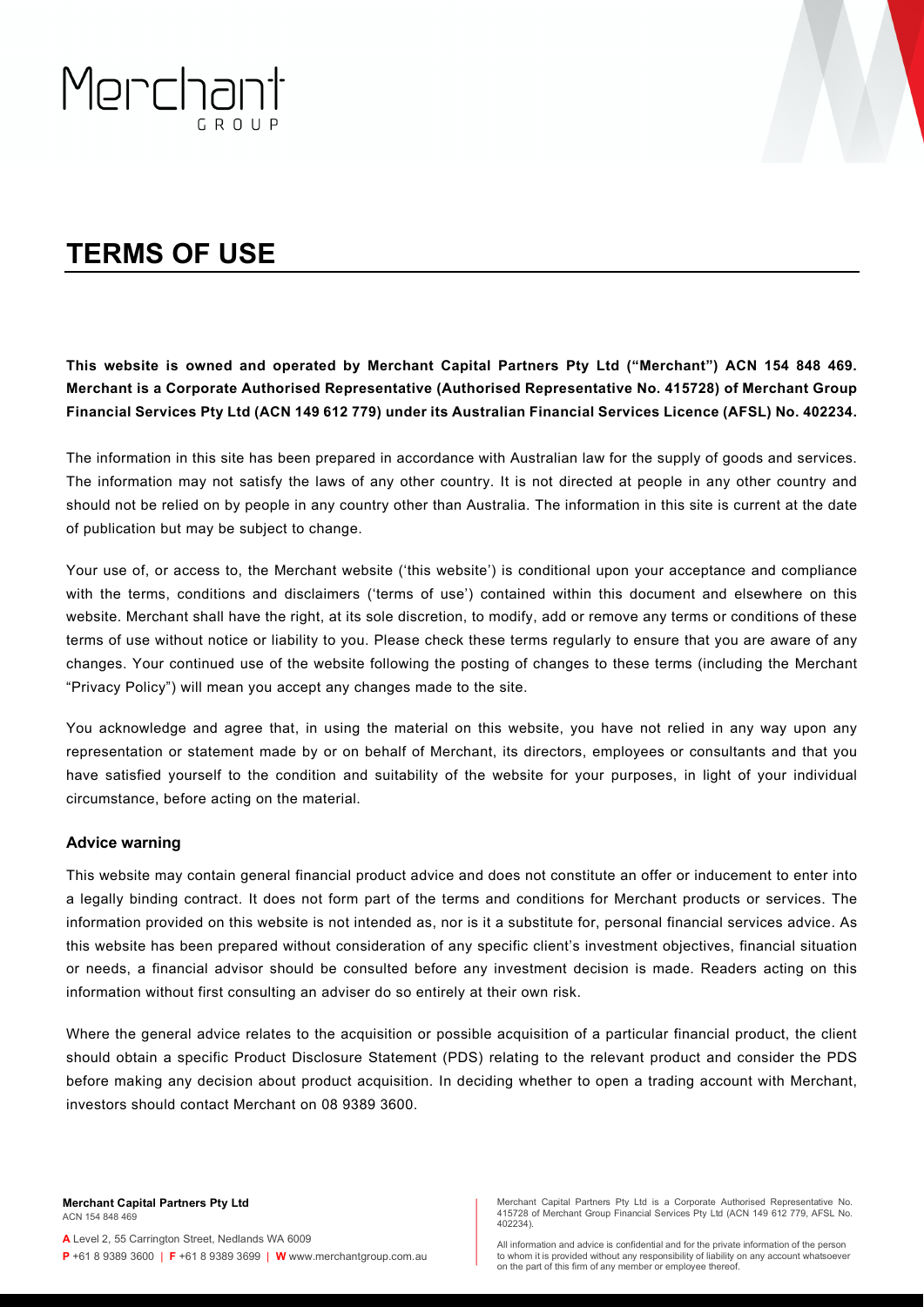

### **Conflicts of Interest**

Merchant or its associates, officers or employees may have interests in securities and may receive fees, brokerage or commissions. Further, Merchant or its associates, officers or employees may buy or sell the securities as principal or agent and may enter into transactions which are not consistent with any recommendations above.

#### **Investment Risk**

None of Merchant, its associates, officers or employees guarantees the performance, return of capital from or any particular rate of return of a trading account. Investment products are always subject to risk. We recommend obtaining professional advice before investing. All investments are subject to risk. There is a risk that the value of the investment may rise or fall and produce a return which is less than you anticipate. Rises and falls in value can occur rapidly and for a variety of reasons.

Trading derivatives carries an inherently higher level of risk to your capital than traditional share trading. Do not invest in derivatives with money you cannot afford to lose. An investment in derivatives carries a high degree of risk to the investor, and which due to fluctuations in value, the investor may not get back the amount they have invested. With certain transactions clients may not only lose what they have invested at the outset but may incur a liability to pay further unspecified amounts at a later date.

The inherent concept of Derivatives means that they are not suitable for an investor seeking an income from his investments because the income from such investments may fluctuate in value in money terms. For an investment in an OTC product, which is not a readily realisable investment, it may be difficult to sell or realise the investment and obtain reliable information about its value or the extent of the risks to which it is exposed.

The value of investments denominated in foreign currencies may diminish or increase due to changes in the rates of exchange. Derivatives are therefore only suitable for those customers who fully understand the market risk and have previous trading experience. It is advisable to seek independent advice if necessary.

#### **Reliance on website content**

While Merchant has made every effort to ensure that the information presented in this website is free from errors or omissions and is based on information obtained from sources which are considered reliable, Merchant, its directors, employees and consultants do not represent, warrant or guarantee, expressly or impliedly, that the information contained in this website is complete, accurate or is suitable for your intended use. Nor does Merchant accept any responsibility to inform you of any matter that subsequently comes to its notice, which may affect any of the information contained in this website. No liability will be accepted by Merchant to any person for loss or damages incurred as a result of any reliance or action taken regarding the information made available in this website. The use of this website does not create any relationship between the user and Merchant.

#### **Network integrity**

While Merchant has taken reasonable steps to ensure the integrity of our computer networks, we are unable to guarantee files and attachments are free from contamination. Before opening any attachments or emails, or